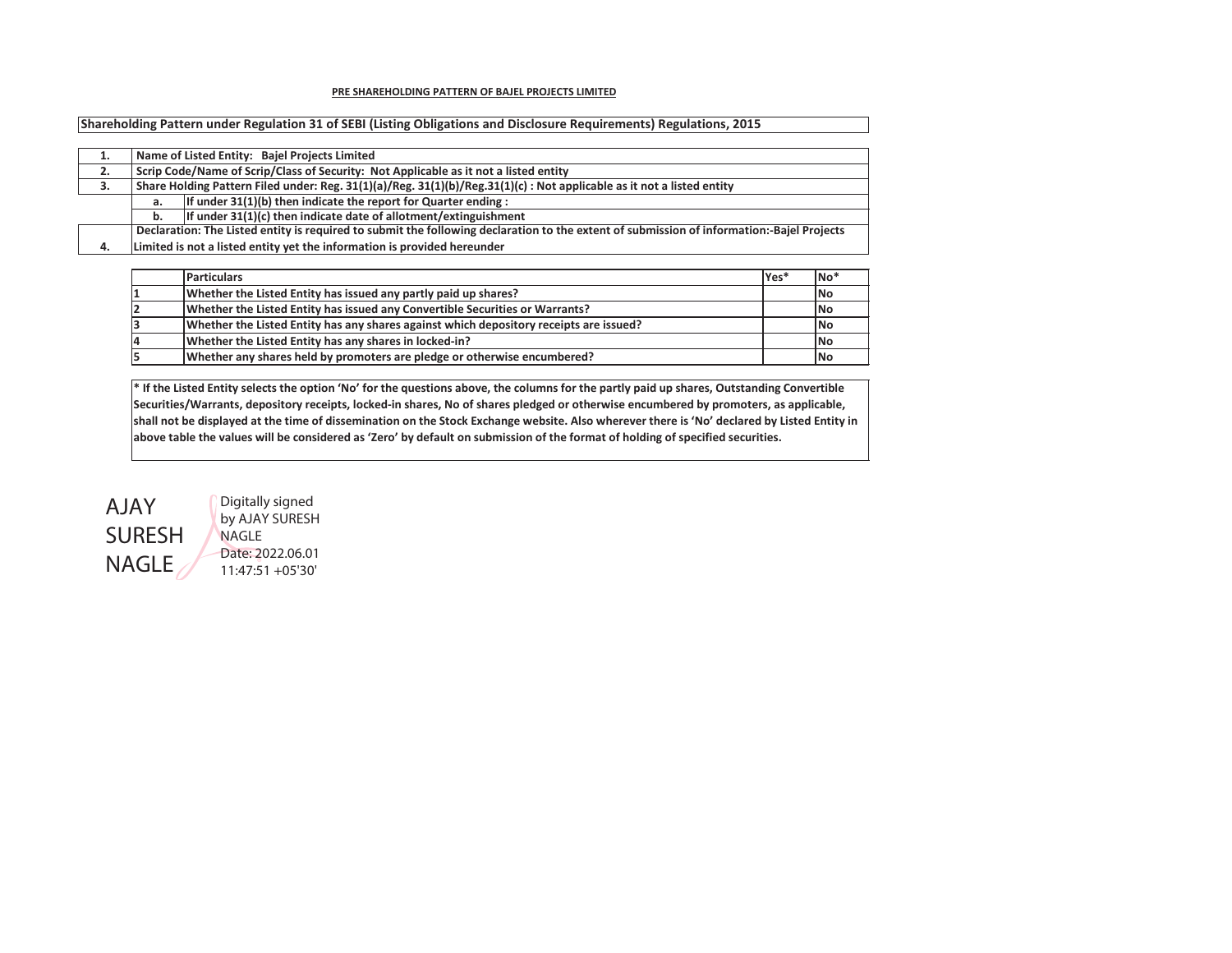|      | <b>Bajel Projects Limited</b>                               |         |                                       |                                  |                               |                                   |                                     |                                                             |         |           |                                    |                                    |         |                                          |                                       |               |                             |
|------|-------------------------------------------------------------|---------|---------------------------------------|----------------------------------|-------------------------------|-----------------------------------|-------------------------------------|-------------------------------------------------------------|---------|-----------|------------------------------------|------------------------------------|---------|------------------------------------------|---------------------------------------|---------------|-----------------------------|
|      | Table I - Summary Statement holding of specified securities |         |                                       |                                  |                               |                                   |                                     |                                                             |         |           |                                    |                                    |         |                                          |                                       |               |                             |
|      |                                                             |         |                                       |                                  |                               |                                   |                                     |                                                             |         |           |                                    |                                    |         |                                          |                                       |               |                             |
|      |                                                             |         |                                       |                                  |                               |                                   |                                     | Number of Voting Rights held in each class of<br>securities |         |           | No. of<br>Shares<br>Underlyin full | Sharehold<br>ing, as a<br>assuming | shares  | Number of Locked in pledged or otherwise | <b>Number of Shares</b><br>encumbered |               |                             |
|      |                                                             |         |                                       | Shareholding No of Voting Rights |                               |                                   | Outstandi n of                      | conversio                                                   |         |           |                                    |                                    |         |                                          |                                       |               |                             |
|      |                                                             |         |                                       | No. of<br>Partly<br>paid-up      | No. of<br>shares<br>underlyin |                                   | as a % of<br>total no, of<br>shares |                                                             |         |           | convertibl e                       | convertibl<br>securities           |         | As a % of                                |                                       | As a % of     |                             |
|      |                                                             | Nos. of |                                       | equity                           |                               |                                   | (calculated as                      |                                                             |         |           | Total as a securities (as a        |                                    |         | total                                    |                                       | total         |                             |
|      |                                                             |         | sharehold No. of fully paid up shares |                                  | Depositor                     |                                   | per SCRR,                           |                                                             |         | % of      |                                    | (including percentag               |         | Shares                                   |                                       | <b>Shares</b> | Number of equity shares     |
|      | Category Category of shareholder                            | ers     | equity shares held held               |                                  |                               | y Receipts Total nos. shares held | 1957)                               | Class eg: X Class eg: y Total                               |         | $(A+B+C)$ | Warrants) e of                     |                                    | No. (a) | held(b)                                  | No. (a)                               | held(b)       | held in dematerialised form |
|      | (II)                                                        | (III)   | (IV)                                  | (v)                              | (VI)                          | $(VII) = (IV)+(V)+(VI)$           | (VIII) As a %                       |                                                             |         |           | (X)                                | $(XI) =$                           |         | (X  )                                    |                                       | (XIII)        | (XIV)                       |
| (A)  | Promoter & Promoter Group                                   |         | 2500000                               |                                  |                               | 2500000                           | 100                                 | 2500000                                                     | 2500000 | 100       |                                    | 100                                |         |                                          |                                       |               | 2500000                     |
| (B)  | Public                                                      |         |                                       |                                  |                               |                                   |                                     |                                                             |         |           |                                    |                                    |         |                                          | 0 NA                                  | <b>NA</b>     |                             |
| (C)  | Non Promoter - Non Public                                   |         |                                       |                                  |                               |                                   |                                     |                                                             |         |           |                                    |                                    |         |                                          |                                       |               |                             |
| (C1) | <b>Shares Underlying DRs</b>                                |         |                                       |                                  |                               |                                   |                                     |                                                             |         |           |                                    |                                    |         |                                          | 0 <sub>NA</sub>                       | <b>NA</b>     |                             |
| (C2) | Shares Held By Employee Trust                               |         |                                       |                                  |                               |                                   |                                     |                                                             |         |           |                                    |                                    |         |                                          | 0 <sub>NA</sub>                       | <b>NA</b>     |                             |
|      | Total                                                       |         | 2500000                               |                                  |                               | 2500000                           | 100                                 | 2500000                                                     | 2500000 | 100       |                                    | 100                                |         |                                          |                                       |               | 2500000                     |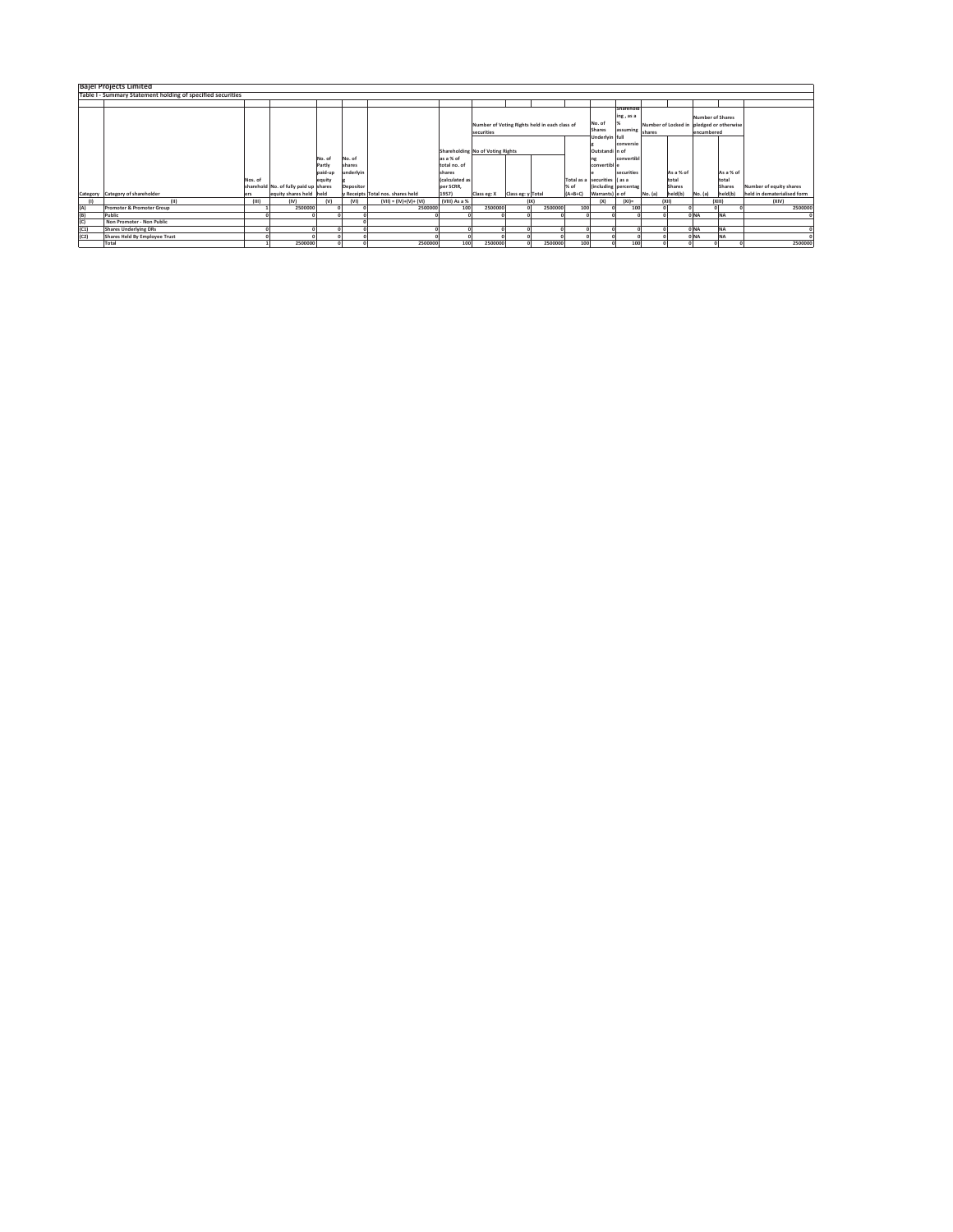|     | <b>Bajel Projects Limited</b>                                                        |                    |                               |                    |        |                |           |                                                                 |                            |         |                   |             |           |         |                                                |         |           |           |
|-----|--------------------------------------------------------------------------------------|--------------------|-------------------------------|--------------------|--------|----------------|-----------|-----------------------------------------------------------------|----------------------------|---------|-------------------|-------------|-----------|---------|------------------------------------------------|---------|-----------|-----------|
|     |                                                                                      |                    |                               |                    |        |                |           |                                                                 |                            |         |                   |             |           |         |                                                |         |           |           |
|     | Table II - Statement showing shareholding pattern of the Promoter and Promoter Group |                    |                               |                    |        |                |           |                                                                 |                            |         |                   |             |           |         |                                                |         |           |           |
|     |                                                                                      |                    |                               |                    |        |                |           |                                                                 |                            |         |                   |             |           |         |                                                |         |           |           |
|     |                                                                                      |                    |                               | No. of             | Partly | No. of         |           | Total nos. Sharehold Number of Voting Rights held in each class |                            |         |                   | No. of      |           |         | Sharehold Number of Locked in Number of Shares |         |           | Number    |
|     |                                                                                      |                    | Nos. of                       | fully paid paid-up |        | shares         | shares    | ing %                                                           | <b>No of Voting Rights</b> |         | Total as a Shares |             | ing, as a |         | As a % of                                      |         | As a % of | of equity |
|     | Category & Name of the shareholders                                                  | <b>Entity Type</b> | shareholders up equity equity |                    |        | underlyin held |           | calculated Class eg: X Class eg: y Total                        |                            |         | % of              | Underlyin % |           | No. (a) | total                                          | No. (a) | total     | shares    |
|     | $\sf^{(1)}$                                                                          |                    | (III)                         | (IV)               | (V)    | (VI)           | $(VII) =$ | (VIII) As a                                                     |                            | (1)     |                   | (X)         | $(XI)$ =  |         | (XII)                                          |         | (XIII)    | (X V)     |
|     | Indian                                                                               |                    |                               |                    |        |                |           |                                                                 |                            |         |                   |             |           |         |                                                |         |           |           |
| (a) | Individuals / Hindu Undivided Family                                                 |                    |                               |                    |        |                |           |                                                                 |                            |         |                   |             |           |         |                                                |         |           |           |
| (b) | Central Government / State Government(s)                                             |                    |                               |                    |        |                |           |                                                                 |                            |         |                   |             |           |         |                                                |         |           |           |
| (c) | <b>Financial Institutions / Banks</b>                                                |                    |                               |                    |        |                |           |                                                                 |                            |         |                   |             |           |         |                                                |         |           |           |
| (d) | Any Other (Specify)                                                                  |                    |                               | 2500000            |        |                | 2500000   | 100                                                             | 2500000                    | 2500000 | 100               |             | 100       |         |                                                |         |           | 2500000   |
|     | Bajaj Electricals Limited                                                            | Body Corporate     |                               | 2500000            |        |                | 2500000   | 100                                                             | 2500000                    | 2500000 | 100               |             | 100       |         |                                                |         |           | 2500000   |
|     | Sub Total (A)(1)                                                                     |                    |                               | 2500000            |        |                | 2500000   | 100                                                             | 2500000                    | 2500000 | 100               |             | 100       |         |                                                |         |           | 2500000   |
|     | Foreign                                                                              |                    |                               |                    |        |                |           |                                                                 |                            |         |                   |             |           |         |                                                |         |           |           |
|     |                                                                                      |                    |                               |                    |        |                |           |                                                                 |                            |         |                   |             |           |         |                                                |         |           |           |
| (a) | Individuals (Non-Resident Individuals / Foreign Individuals)                         |                    |                               |                    |        |                |           |                                                                 |                            |         |                   |             |           |         |                                                |         |           |           |
| (b) | Government                                                                           |                    |                               |                    |        |                |           |                                                                 |                            |         |                   |             |           |         |                                                |         |           |           |
| (c) | Institutions                                                                         |                    |                               |                    |        |                |           |                                                                 |                            |         |                   |             |           |         |                                                |         |           |           |
| (d) | <b>Foreign Portfolio Investor</b>                                                    |                    |                               |                    |        |                |           |                                                                 |                            |         |                   |             |           |         |                                                |         |           |           |
| (e) | Any Other (Specify)                                                                  |                    |                               |                    |        |                |           |                                                                 |                            |         |                   |             |           |         |                                                |         |           |           |
|     | Sub Total (A)(2)                                                                     |                    |                               |                    |        |                |           |                                                                 |                            |         |                   |             |           |         |                                                |         |           |           |
|     | Total Shareholding Of Promoter And Promoter Group (A)=                               |                    |                               |                    |        |                |           |                                                                 |                            |         |                   |             |           |         |                                                |         |           |           |
|     | $(A)(1)+(A)(2)$                                                                      |                    |                               | 2500000            |        |                | 2500000   | 100                                                             | 2500000                    | 2500000 | 100               |             | 100       |         |                                                |         |           | 2500000   |

**Details of Shares which remain unclaimed may be given hear along with details such as number of shareholders, outstanding shares held in demat/unclaimed suspense account, voting rights which are** 

**Note : (1) PAN would not be displayed on website of Stock Exchange(s)** 

**(2) The term 'Encumbrance' has the same meaning as assigned under regulation 28(3) of SEBI (Substantial Acquisition of Shares and Takeovers) Regulations, 2011.**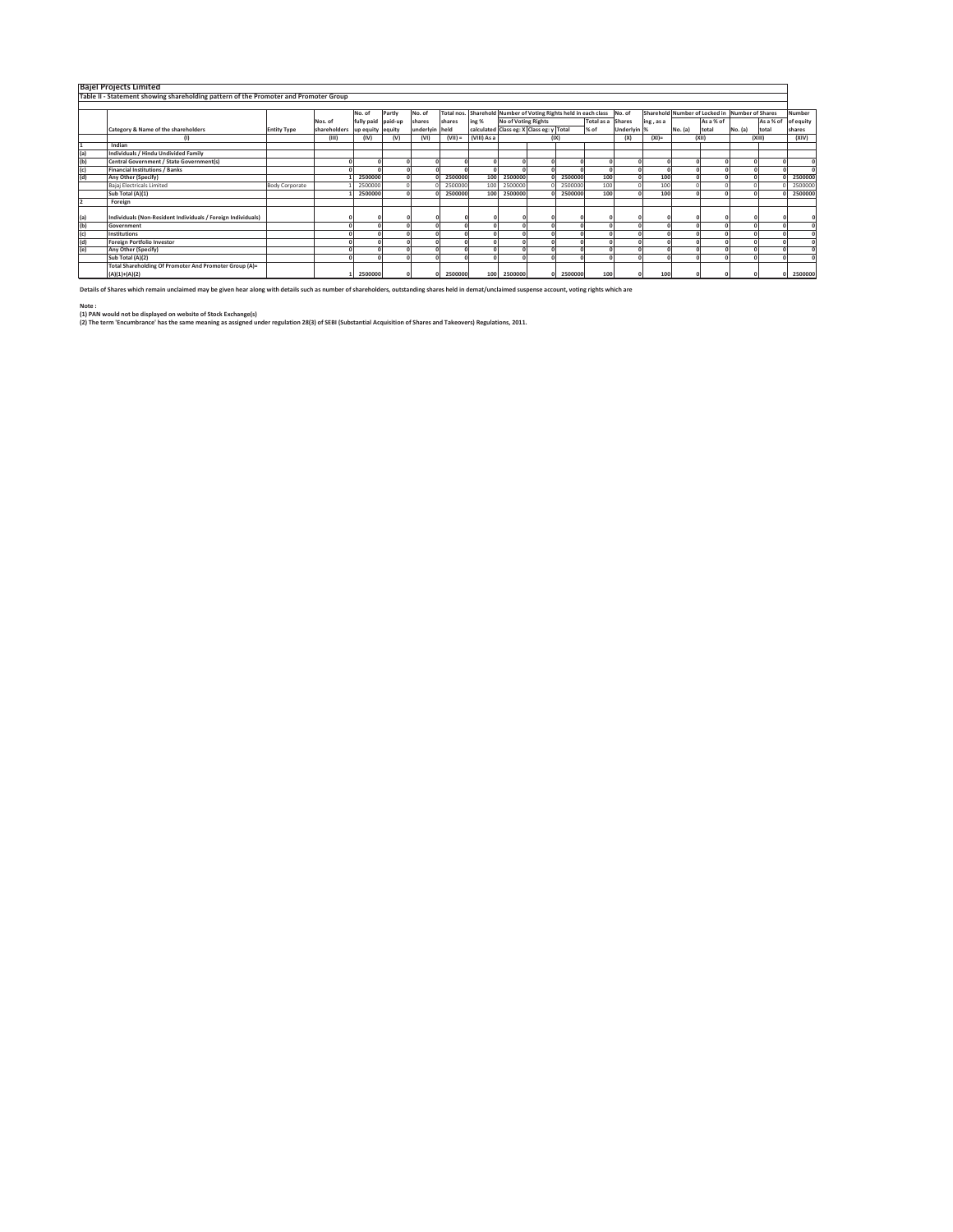| <b>Number of Shares pledged</b><br>Number of Locked in shares or otherwise encumbered<br>As a % of<br>total<br><b>Shares</b> | Number of<br>equity<br>shares held<br>in<br>dematerialis                                                                                                                   |
|------------------------------------------------------------------------------------------------------------------------------|----------------------------------------------------------------------------------------------------------------------------------------------------------------------------|
|                                                                                                                              |                                                                                                                                                                            |
|                                                                                                                              |                                                                                                                                                                            |
|                                                                                                                              |                                                                                                                                                                            |
|                                                                                                                              | ed form                                                                                                                                                                    |
|                                                                                                                              | (XIV)                                                                                                                                                                      |
|                                                                                                                              |                                                                                                                                                                            |
| 0 NA                                                                                                                         | $\circ$                                                                                                                                                                    |
| 0 NA                                                                                                                         | $\circ$                                                                                                                                                                    |
| 0 <sub>NA</sub>                                                                                                              | $\circ$                                                                                                                                                                    |
| ONA                                                                                                                          | $\circ$                                                                                                                                                                    |
| 0 NA                                                                                                                         | $\circ$                                                                                                                                                                    |
| 0 <sub>NA</sub>                                                                                                              | $\circ$                                                                                                                                                                    |
| 0 NA                                                                                                                         | $\circ$                                                                                                                                                                    |
| ONA                                                                                                                          | $\circ$                                                                                                                                                                    |
| 0 NA                                                                                                                         | $\circ$                                                                                                                                                                    |
| 0 NA                                                                                                                         | $\Omega$                                                                                                                                                                   |
|                                                                                                                              |                                                                                                                                                                            |
|                                                                                                                              |                                                                                                                                                                            |
| 0 NA<br><b>NA</b>                                                                                                            |                                                                                                                                                                            |
|                                                                                                                              |                                                                                                                                                                            |
|                                                                                                                              |                                                                                                                                                                            |
| 0 NA<br><b>NA</b>                                                                                                            |                                                                                                                                                                            |
| 0 NA<br><b>NA</b>                                                                                                            |                                                                                                                                                                            |
| 0 <sub>NA</sub><br>NA                                                                                                        | $\Omega$                                                                                                                                                                   |
| ONA<br>NA                                                                                                                    | n                                                                                                                                                                          |
| OINA<br><b>NA</b>                                                                                                            | $\Omega$                                                                                                                                                                   |
| 0 <sub>NA</sub><br><b>NA</b>                                                                                                 | $\circ$                                                                                                                                                                    |
| ONA<br><b>NA</b>                                                                                                             | $\Omega$                                                                                                                                                                   |
| 0 NA                                                                                                                         |                                                                                                                                                                            |
|                                                                                                                              | held(b)<br>No. (a)<br>(XIII)<br><b>NA</b><br><b>NA</b><br>NA<br><b>NA</b><br><b>NA</b><br><b>NA</b><br><b>NA</b><br><b>NA</b><br>NA<br>NA<br>ONA<br><b>NA</b><br><b>NA</b> |

**Details of the shareholders acting as persons in Concert including their Shareholding (No. and %): No. of shareholders**

**Details of Shares which remain unclaimed may be given hear along with details such as number of shareholders, outstanding shares held in demat/unclaimed suspense account, voting rights which are frozen etc.**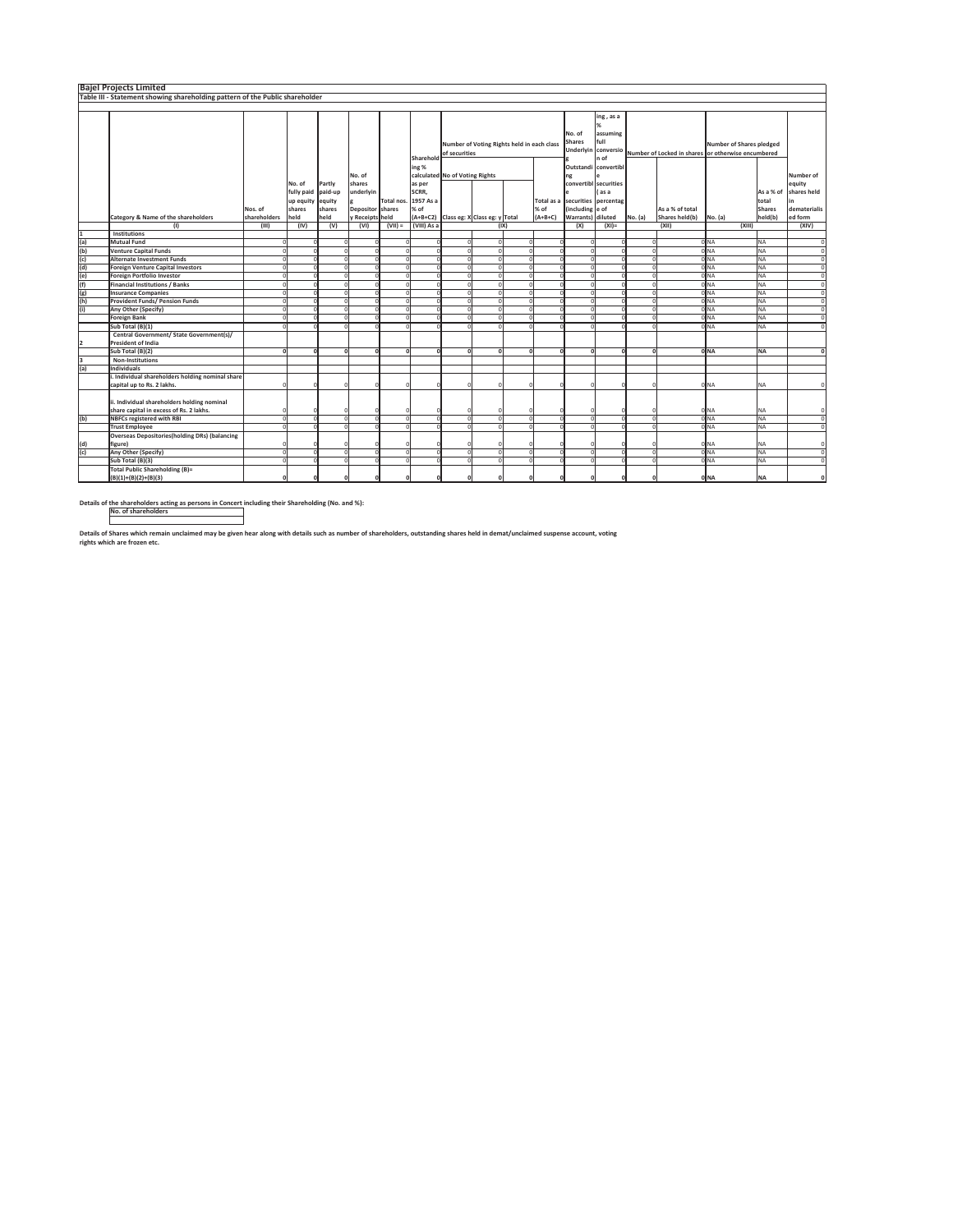| <b>Bajel Projects Limited</b>                                                                 |                  |                    |        |                  |           |                      |                          |                                            |      |               |                                         |                       |        |                                                 |                                       |                   |           |
|-----------------------------------------------------------------------------------------------|------------------|--------------------|--------|------------------|-----------|----------------------|--------------------------|--------------------------------------------|------|---------------|-----------------------------------------|-----------------------|--------|-------------------------------------------------|---------------------------------------|-------------------|-----------|
| Table IV - Statement showing shareholding pattern of the Non Promoter- Non Public shareholder |                  |                    |        |                  |           |                      |                          |                                            |      |               |                                         |                       |        |                                                 |                                       |                   |           |
|                                                                                               |                  |                    |        |                  |           |                      |                          |                                            |      |               |                                         |                       |        |                                                 |                                       |                   |           |
|                                                                                               |                  |                    |        | No. of           |           | Sharehold<br>ing %   | calculated of securities | Number of Voting Rights held in each class |      |               | Shares<br>Underlyin %<br>Outstandi full | ing, as a<br>assuming | shares | Number of Locked in pledged or otherwise Number | <b>Number of Shares</b><br>encumbered |                   | of equity |
|                                                                                               |                  | No. of             | Partly | shares           |           | as per               |                          |                                            |      |               |                                         | conversio             |        |                                                 |                                       |                   | shares    |
|                                                                                               |                  | fully paid paid-up |        | underlyin        |           | SCRR.                | No of Voting Rights      |                                            |      |               | convertibl n of                         |                       |        | As a % of                                       |                                       | As a % of held in |           |
|                                                                                               | Nos. of          | up equity equity   |        |                  |           | Total nos. 1957 As a |                          |                                            |      | Total as a le |                                         | convertibl            |        | total                                           |                                       | total             | demateri  |
|                                                                                               | sharehold shares |                    | shares | Depositor shares |           | % of                 | Class eg:                |                                            |      | $%$ of        | securities e                            |                       |        | Shares                                          |                                       | <b>Shares</b>     | alised    |
| Category & Name of the shareholders                                                           | ers              | held               | held   | y Receipts held  |           | $(A+B+C2)$ X         |                          | Class eg: y Total                          |      | $(A+B+C)$     | (including securities No. (a)           |                       |        | held(b)                                         | No. (a)                               | held(b)           | form      |
|                                                                                               | (III)            | (IV)               | (V)    | (VI)             | $(VII) =$ | (VIII) As a          |                          |                                            | (IX) |               | (X)                                     | $(XI) =$              |        | (XII)                                           | (XIII)                                |                   | (XIV)     |
| <b>Custodian/DR Holder</b>                                                                    |                  |                    |        |                  |           |                      |                          |                                            |      |               |                                         |                       |        |                                                 | ONA                                   | <b>NA</b>         |           |
| Employee Benefit Trust (under SEBI (Share based                                               |                  |                    |        |                  |           |                      |                          |                                            |      |               |                                         |                       |        |                                                 |                                       |                   |           |
| Employee Benefit) Regulations, 2014)                                                          |                  |                    |        |                  |           |                      |                          |                                            |      |               |                                         |                       |        |                                                 | 0 <sub>NA</sub>                       | <b>NA</b>         |           |
| Total Non-Promoter- Non Public Shareholding (C)=                                              |                  |                    |        |                  |           |                      |                          |                                            |      |               |                                         |                       |        |                                                 |                                       |                   |           |
| $(C)(1)+(C)(2)$                                                                               |                  |                    |        |                  |           |                      |                          |                                            |      |               |                                         |                       |        |                                                 | 0 <sub>NA</sub>                       | <b>NA</b>         |           |

**Note : (1) PAN would not be displayed on website of Stock Exchange(s).** 

(2) The above format needs to disclose name of all holders holding more than 1% of total number of shares<br>(3) W.r.t. the information pertaining to Depository Receipts, the same may be disclosed in the respective columns to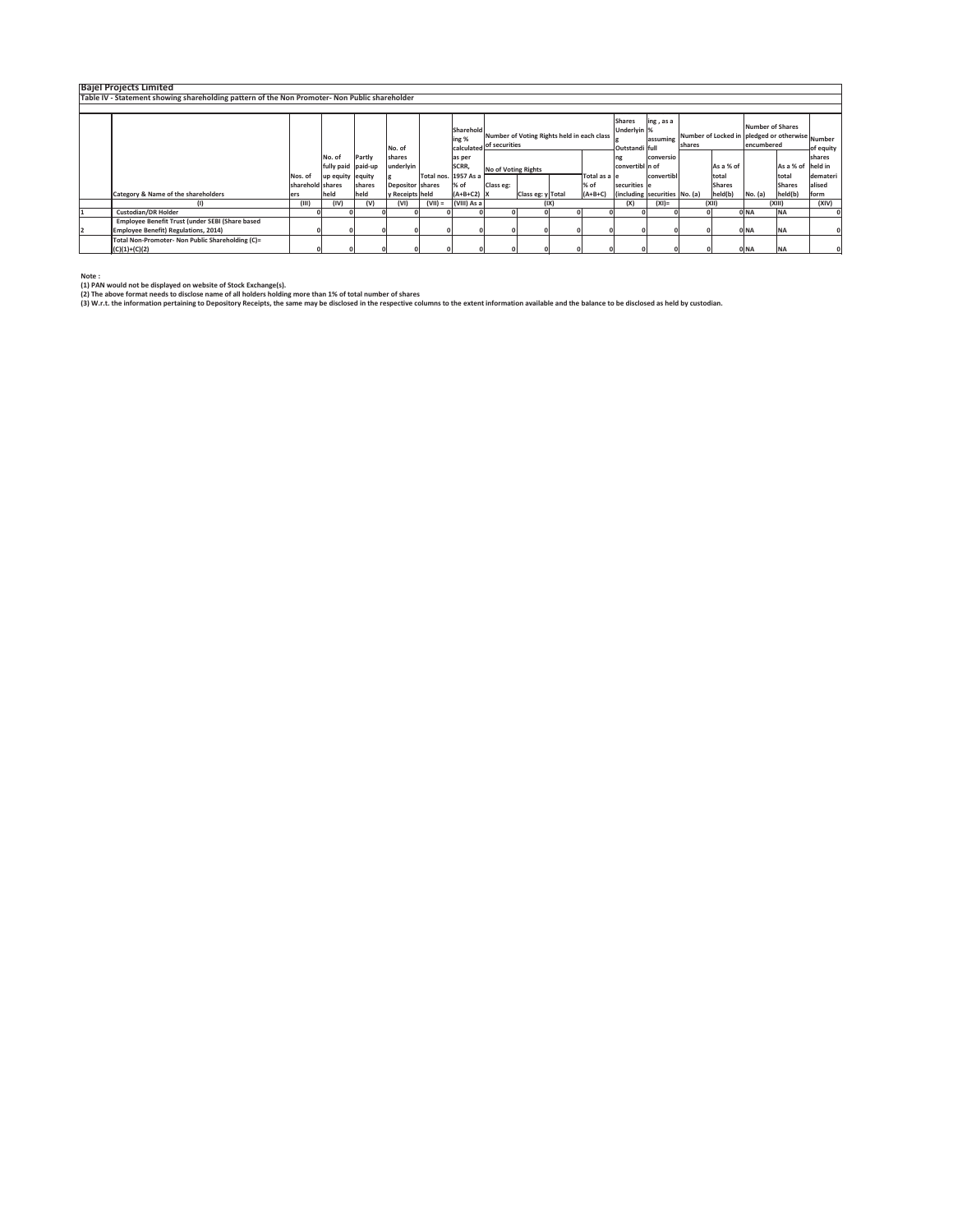## **POST SHAREHOLDING PATTERN OF BAJEL PROJECTS LIMITED (after taking into effect the Absorption of Starlite Lighting Limited ("SLL") with Bajaj Electricals Limited and its Shareholders ("SLL Scheme")**

**Shareholding Pattern under Regulation 31 of SEBI (Listing Obligations and Disclosure Requirements) Regulations, 2015**

| . . |    | Name of Listed Entity: Bajel Projects Limited                                                                                              |
|-----|----|--------------------------------------------------------------------------------------------------------------------------------------------|
| 2.  |    | Scrip Code/Name of Scrip/Class of Security: Not applicable as it not a listed entity                                                       |
| 3.  |    | Share Holding Pattern Filed under: Reg. $31(1)(a)/Reg.$ $31(1)(b)/Reg.$ $31(1)(c)$ - Not applicable as it not a listed entity              |
|     | а. | If under $31(1)(b)$ then indicate the report for Quarter ending                                                                            |
|     | b. | If under $31(1)(c)$ then indicate date of allotment/extinguishment                                                                         |
|     |    | Declaration: The Listed entity is required to submit the following declaration to the extent of submission of information:- Bajel Projects |
| 4.  |    | Limited is not a listed entity yet the information is provided hereunder                                                                   |

|    | <b>Particulars</b>                                                                     | <b>Yes</b> <sup>*</sup> | No        |
|----|----------------------------------------------------------------------------------------|-------------------------|-----------|
|    | Whether the Listed Entity has issued any partly paid up shares?                        |                         | No        |
|    | Whether the Listed Entity has issued any Convertible Securities or Warrants?           |                         | <b>No</b> |
| 13 | Whether the Listed Entity has any shares against which depository receipts are issued? |                         | No        |
| 14 | Whether the Listed Entity has any shares in locked-in?                                 |                         | No        |
|    | Whether any shares held by promoters are pledge or otherwise encumbered?               |                         | No        |

**\* If the Listed Entity selects the option 'No' for the questions above, the columns for the partly paid up shares, Outstanding Convertible Securities/Warrants, depository receipts, locked-in shares, No of shares pledged or otherwise encumbered by promoters, as applicable, shall not be displayed at the time of dissemination on the Stock Exchange website. Also wherever there is 'No' declared by Listed Entity in above table the values will be considered as 'Zero' by default on submission of the format of holding of specified securities.**

**GENERATED ON :03/01/2022 NSDL : 31/12/2021 CDSL :31/12/2021** 

AJAY SURESH NAGLEDigitally signed by AJAY SURESH NAGLE Date: 2022.06.01 11:48:23 +05'30'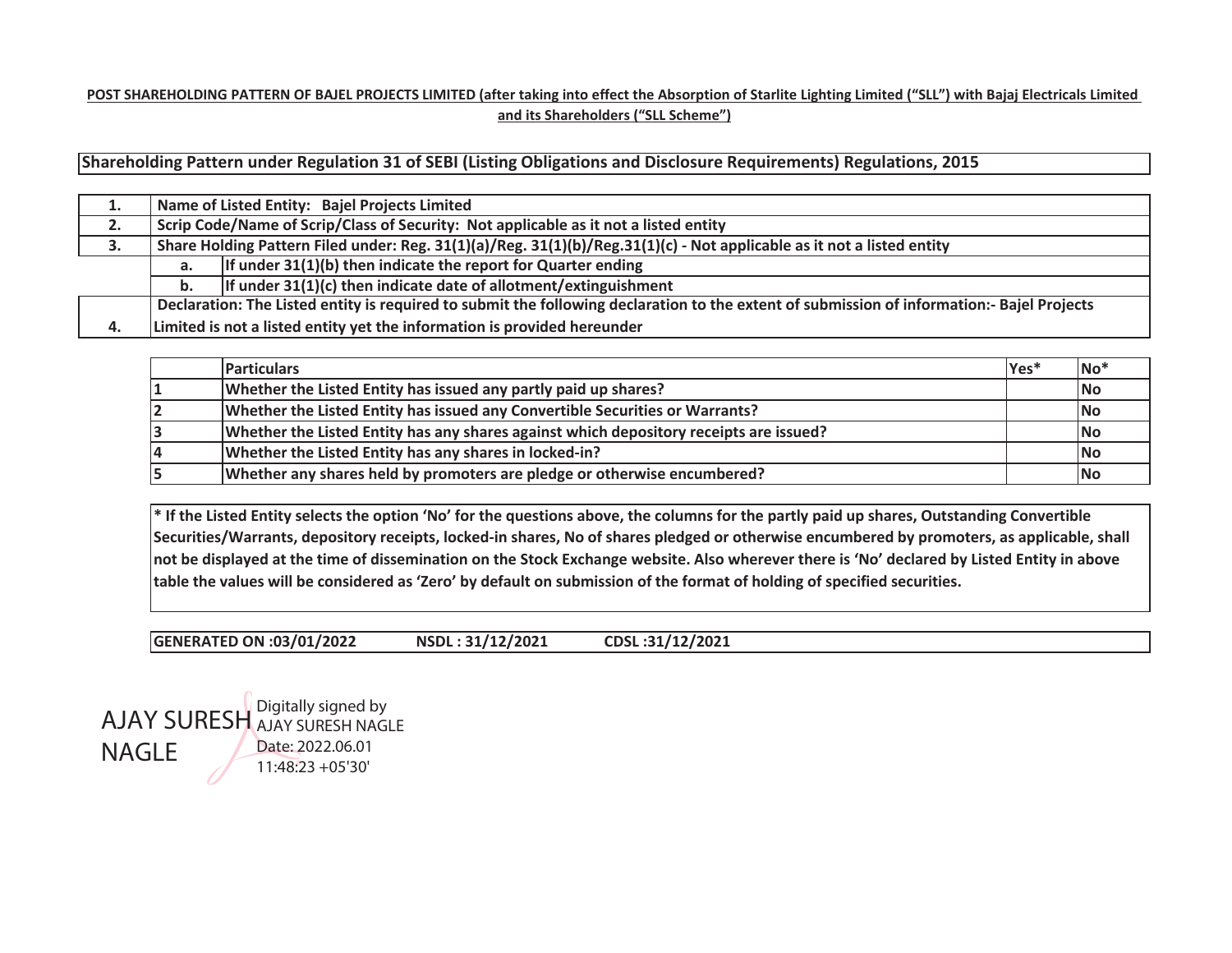## **Bajel Projects Limited**

**Table I - Summary Statement holding of specified securities**

|      |                                      |                  |                  | No. of  | No. of    |                              | Shareholding     | Number of Voting Rights held in each class of<br>securities |      |             |               | <b>Shares</b><br>Underlyin %<br>Outstandi full | ing, as a<br>assuming Number of Locked | in shares |               | <b>Number of Shares</b><br>pledged or<br>otherwise<br>encumbered |                  | Number of      |
|------|--------------------------------------|------------------|------------------|---------|-----------|------------------------------|------------------|-------------------------------------------------------------|------|-------------|---------------|------------------------------------------------|----------------------------------------|-----------|---------------|------------------------------------------------------------------|------------------|----------------|
|      |                                      |                  | No. of           | Partly  | shares    |                              | as a % of total  |                                                             |      |             |               |                                                | conversio                              |           |               |                                                                  |                  |                |
|      |                                      |                  |                  |         |           |                              |                  |                                                             |      |             |               |                                                |                                        |           |               |                                                                  |                  | equity         |
|      |                                      |                  | fully paid       | paid-up | underlyin |                              | no. of shares    | <b>No of Voting Rights</b>                                  |      |             |               | convertibl n of                                |                                        |           | As a % of     |                                                                  | As a % of shares |                |
|      |                                      | Nos. of          | up equity equity |         |           |                              | (calculated as   |                                                             |      |             | Total as a le |                                                | convertibl                             |           | total         |                                                                  | total            | held in        |
|      |                                      | sharehold shares |                  | shares  |           | Depositor Total nos.         | per SCRR,        |                                                             |      |             | % of          | securities e                                   |                                        |           | <b>Shares</b> |                                                                  | <b>Shares</b>    | demateriali    |
|      | Category Category of shareholder     | ers              | held             | held    |           | y Receipts shares held 1957) |                  | Class eg: $X$   Class eg: $y$   Total                       |      |             | $(A+B+C)$     |                                                | (including securities No. (a)          |           | held(b)       | No. (a)                                                          | held(b)          | sed form       |
| (1)  | (11)                                 | (III)            | (IV)             | (V)     | (VI)      | $(VII) =$                    | (VIII) As a % of |                                                             | (IX) |             |               | (X)                                            | (XI)=                                  |           | (X  )         |                                                                  | (XIII)           | (XIV)          |
| (A)  | Promoter & Promoter Group            | 44               | 72342279         |         |           | 72342279                     | 63.01            | 72342279                                                    |      | 72342279    | 63.01         |                                                | 63.01                                  |           |               | 1843556                                                          | 1.61             | 72342279       |
| (B)  | Public                               | 66799            | 42471569         |         |           | 42471569                     | 36.99            | 42471569                                                    |      | 42471569    | 36.99         |                                                | 36.99                                  |           |               | 0 NA                                                             | <b>NA</b>        | 40887954       |
| (C)  | Non Promoter - Non Public            |                  |                  |         |           |                              |                  |                                                             |      |             |               |                                                |                                        |           |               | 0 NA                                                             | <b>NA</b>        |                |
| (C1) | <b>Shares Underlying DRs</b>         |                  |                  |         |           |                              |                  |                                                             |      |             |               |                                                |                                        |           |               | 0 NA                                                             | <b>NA</b>        |                |
| (C2) | <b>Shares Held By Employee Trust</b> |                  |                  |         |           |                              |                  |                                                             |      |             |               |                                                |                                        |           |               | 0 NA                                                             | <b>NA</b>        |                |
|      | Total                                |                  | 66843 114813848  |         |           | 0 114813848                  |                  | 100 114813848                                               |      | 0 114813848 | 100           |                                                | 100                                    |           |               | 1843556                                                          |                  | 1.61 113230233 |
|      | $\cdots$                             |                  |                  |         |           |                              |                  |                                                             |      |             |               |                                                |                                        |           |               |                                                                  |                  |                |

**GENERATED ON :03/01/2022 NSDL : 31/12/2021 CDSL :31/12/2021**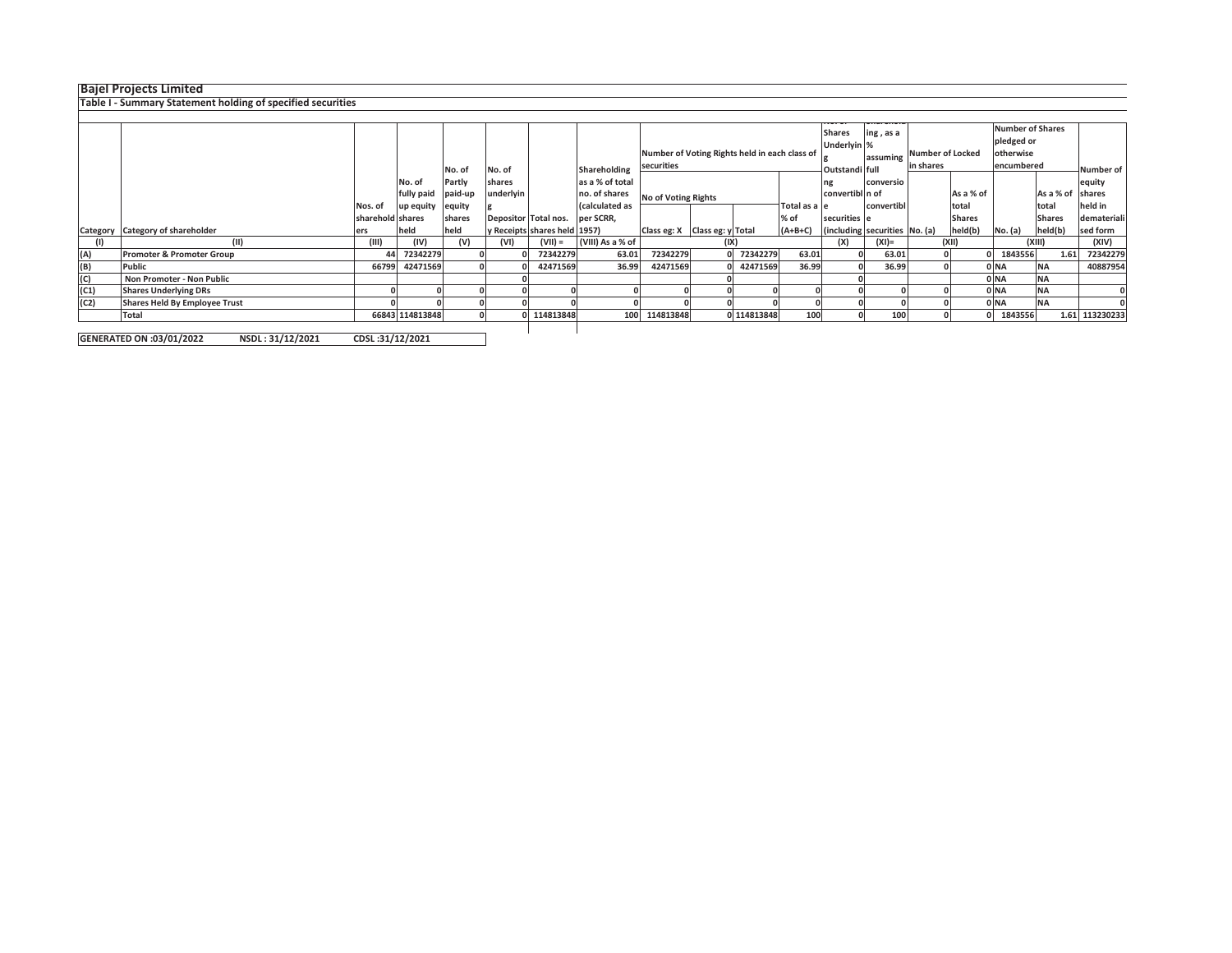|     | <b>Bajel Projects Limited</b>                                                                            |                                  |                      |                   |                |                    |                                   |                         |                     |                          |                                                                      |                                    |               |                           |                         |                         |                           |                            |                              |
|-----|----------------------------------------------------------------------------------------------------------|----------------------------------|----------------------|-------------------|----------------|--------------------|-----------------------------------|-------------------------|---------------------|--------------------------|----------------------------------------------------------------------|------------------------------------|---------------|---------------------------|-------------------------|-------------------------|---------------------------|----------------------------|------------------------------|
|     | Table II - Statement showing shareholding pattern of the Promoter and Promoter Group                     |                                  |                      |                   |                |                    |                                   |                         |                     |                          |                                                                      |                                    |               |                           |                         |                         |                           |                            |                              |
|     |                                                                                                          |                                  |                      |                   |                |                    |                                   |                         |                     |                          |                                                                      |                                    |               |                           |                         |                         |                           |                            |                              |
|     |                                                                                                          |                                  |                      |                   |                |                    |                                   |                         |                     |                          |                                                                      |                                    | <b>Shares</b> | Shareholding              |                         |                         | <b>Number of Shares</b>   |                            |                              |
|     |                                                                                                          |                                  |                      |                   |                |                    |                                   |                         |                     |                          |                                                                      |                                    | Underlyin     | as a %                    |                         |                         | pledged or                |                            |                              |
|     |                                                                                                          |                                  |                      |                   |                |                    |                                   |                         |                     |                          |                                                                      |                                    |               | assuming full             |                         | Number of Locked in     | otherwise                 |                            |                              |
|     |                                                                                                          |                                  |                      |                   |                | No. of             |                                   |                         |                     |                          | Shareholdin Number of Voting Rights held in each class of securities |                                    | Outstandi     | conversion of             | shares                  |                         | encumbered                |                            | <b>Number</b> of             |
|     |                                                                                                          |                                  |                      |                   | Partly         | shares             |                                   | σ%                      |                     |                          |                                                                      |                                    |               | convertible               |                         |                         |                           |                            | eauitv                       |
|     |                                                                                                          |                                  |                      |                   | paid-up        | underlyin          |                                   | calculated              | No of Voting Rights |                          |                                                                      |                                    | convertibl    | securities (as            |                         | As a % of               |                           | As a % of                  | shares held                  |
|     |                                                                                                          |                                  |                      | No. of fully paid | equity         |                    |                                   | as per SCRR             |                     |                          |                                                                      | Total as a                         |               | a percentage              |                         | total                   |                           | total                      |                              |
|     |                                                                                                          |                                  | Nos. of              | up equity shares  | shares         |                    | Depositor Total nos. shares       | 1957 As a %             |                     |                          |                                                                      | % of                               | securities    | of diluted                |                         | <b>Shares</b>           |                           | <b>Shares</b>              | dematerialis                 |
|     | Category & Name of the shareholders                                                                      | <b>Entity Type</b>               | shareholders held    |                   | held           | y Receipts held    |                                   | of (A+B+C2) Class eg: X |                     | Class eg: y Total        |                                                                      | $(A+B+C)$                          |               | (including share capital) | No. (a)                 | held(b)                 | No. (a)                   | held(b)                    | ed form                      |
|     | (1)<br>Indian                                                                                            |                                  | (III)                | (IV)              | (V)            | (VI)               | $(VII) = (IV)+(V)+ (VIII)$ As a % |                         |                     |                          | (IX)                                                                 |                                    | (X)           | $(XI) = (VII)+(X)$        |                         | (XII)                   |                           | (XIII)                     | (XIV)                        |
| (a) | ndividuals / Hindu Undivided Family                                                                      |                                  | 17                   | 20481009          |                |                    | 20481009                          | 17.84                   | 20481009            |                          | 20481009                                                             | 17.84                              |               | 17.84                     | $\mathbf{o}$            | $\mathbf{0}$            | $\mathbf{0}$              | $\mathbf 0$                | 20481009                     |
|     | Kiran Bajaj                                                                                              | romoter Group                    |                      | 7545224           |                | $\mathbf 0$        | 7545224                           | 6.57                    | 7545224             |                          | 7545224                                                              | 6.57                               |               | 6.57                      |                         |                         | $\Omega$                  |                            | 7545224                      |
|     | Geetika Baja                                                                                             | Promoter Group                   |                      | 2160084           | $\overline{0}$ |                    | 2160084                           | 1.88                    | 2160084             | $\mathbf 0$              | 2160084                                                              | 1.8814                             |               | 1.88                      | $\mathbf 0$             | $\Omega$                | $\Omega$                  | $\Omega$                   | 2160084                      |
|     | Pooja Bajaj                                                                                              | Promoter Group                   | $\overline{1}$       | 198987            |                | $\circ$            | 1989875                           | 1.73                    | 1989875             | $\circ$                  | 1989875                                                              | 1.7331                             |               | 1.73                      | $\circ$                 | $\Omega$                | $\Omega$                  | $\Omega$                   | 1989875                      |
|     | Vanraj Baja                                                                                              | Promoter Group                   |                      | 1843556           |                | $\circ$            | 1843556                           | 1.61                    | 1843556             | $\Omega$                 | 1843556                                                              | 1.6057                             |               | 1.61                      | $\Omega$                |                         | $\overline{0}$<br>1843556 | 1.6                        | 1843556                      |
|     | Shekhar Baja                                                                                             | Promoter                         |                      | 1814639           |                | $\mathbf 0$        | 1814639                           | 1.58                    | 1814639             | $\circ$                  | 1814639                                                              | 1.5805                             |               | 1.58                      | $\Omega$                | $\Omega$                |                           | $\Omega$                   | 1814639                      |
|     | Sunaina Keiriwa                                                                                          | Promoter Group                   |                      | 124073            | $\overline{0}$ |                    | 1240730                           | 1.08                    | 1240730             | $\mathbf{0}$             | 1240730                                                              | 1.0806                             |               | 1.08                      | $\circ$                 |                         | $\Omega$                  | $\mathbf{0}$               | 1240730                      |
|     | Niraj Bajaj                                                                                              | Promoter                         |                      | 1130882           |                | $\circ$            | 1130882                           | 0.98                    | 1130882             | $\circ$                  | 1130882                                                              | 0.985                              |               | 0.99                      | $\circ$                 | $\Omega$                | $\mathbf{0}$              | $\circ$                    | 1130882                      |
|     | Madhur Baja                                                                                              | Promoter                         |                      | 703199            |                | $\circ$            | 703199                            | 0.61                    | 703199              | $\circ$                  | 703199                                                               | 0.6125                             |               | 0.61                      | $\mathbf 0$             | $\Omega$                | $\mathbf{0}$              | $\Omega$                   | 703199                       |
|     | Minal Bajaj                                                                                              | Promoter Group                   |                      | 694674            |                | $\circ$            | 694674                            | 0.61                    | 694674              | $^{\circ}$               | 694674                                                               | 0.605                              |               | 0.61                      | $^{\circ}$              | $\Omega$                | $\mathbf{0}$              | $\Omega$                   | 694674                       |
|     | Shri Sanjivnayan Bajaj                                                                                   | romoter Group                    |                      | 428749            |                | $\circ$            | 428749                            | 0.37                    | 428749              | 0                        | 428749                                                               | 0.3734                             |               | 0.37                      | $\mathbf 0$             | $\Omega$                | $\mathbf{0}$              | $\mathbf{0}$               | 428749                       |
|     | Niravnayan Bajaj                                                                                         | Promoter Group<br>Promoter Group |                      | 282507            |                | $\circ$            | 282507                            | 0.25                    | 282507              | $\circ$<br>$\Omega$      | 282507                                                               | 0.2461                             |               | 0.25                      | $\mathbf 0$<br>$\Omega$ | $\Omega$                | 0<br>$\Omega$             | $\overline{0}$<br>$\Omega$ | 282507                       |
|     | Kumud Bajaj<br>Neelima Bajaj Swamy                                                                       | romoter Group                    |                      | 200000<br>200000  | $\overline{0}$ | $\circ$            | 200000<br>200000                  | 0.17<br>0.17            | 200000<br>200000    | $\mathbf 0$              | 200000<br>200000                                                     | 0.1742<br>0.1742                   |               | 0.17<br>0.17              | $\Omega$                | $\Omega$                | $\Omega$                  | $\Omega$                   | 200000<br>200000             |
|     | Suman Jain                                                                                               |                                  |                      | 110700            |                | $\circ$            | 110700                            | 0.10                    | 110700              | $\circ$                  | 110700                                                               | 0.0964                             |               | 0.10                      | $\Omega$                | $\Omega$                | $\Omega$                  | $\Omega$                   | 110700                       |
|     | Kriti Baia                                                                                               | Promoter Group<br>Promoter Group |                      | 101297            | $\overline{0}$ |                    | 101297                            | 0.09                    | 101297              | $\circ$                  | 101297                                                               | 0.0882                             |               | 0.09                      | $\Omega$                | $\Omega$                | $\Omega$                  | $\Omega$                   | 101297                       |
|     | Shefali Baja                                                                                             | Promoter Group                   |                      | 33767             |                |                    | 33767                             | 0.03                    | 33767               | $\Omega$                 | 33767                                                                | 0.0294                             |               | 0.03                      | $\Omega$                | $\Omega$                | $\Omega$                  | $\Omega$                   | 33767                        |
|     | Deepa Bajaj                                                                                              | Promoter Group                   |                      | 1126              | $\overline{0}$ |                    | 1126                              | 0.00                    | 1126                | $\mathbf{0}$             | 1126                                                                 | 0.001                              |               | 0.00                      | $\mathbf 0$             | $\circ$                 | $\mathbf{0}$              | $\circ$                    | 1126                         |
|     | Nimisha Jaipuria                                                                                         | Promoter Group                   |                      |                   | $\overline{0}$ |                    | $\circ$                           | 0.00                    |                     | $\circ$                  | $^{\circ}$                                                           | $\circ$                            |               | 0.00                      | $\circ$                 | $\overline{0}$          | $\mathbf{0}$              | $\circ$                    | $\overline{c}$               |
|     | Rahulkumar Baja                                                                                          | Promoter                         | - C                  |                   | $\overline{0}$ |                    | $^{\circ}$                        | 0.00                    |                     | 0                        | $\overline{0}$                                                       | $\circ$                            |               | 0.00                      | 0                       | $\circ$                 | $\mathbf{0}$              | $\circ$                    | $\,$ C                       |
|     | Raiivnavan Baia                                                                                          | Promoter Group                   | $\Omega$             | $\Omega$          | $\Omega$       |                    | $\Omega$                          | 0.00                    |                     | $\Omega$                 | $\Omega$                                                             | $\Omega$                           |               | 0.00                      | $\Omega$                | $\Omega$                | $\Omega$                  | $\Omega$                   | $\mathfrak{c}$               |
|     | Rishabnavan Baia                                                                                         | Promoter Group                   |                      |                   | $\Omega$       |                    | $\circ$                           | 0.00                    |                     | $\Omega$                 | $\mathbf 0$                                                          | $\Omega$                           |               | 0.00                      | $\Omega$                |                         | 0                         | $\Omega$                   | $\mathfrak{c}$               |
|     | Siddhant Bajaj                                                                                           | Promoter Group                   |                      |                   | $\overline{0}$ |                    | $\mathbf 0$                       | 0.00                    |                     | $\Omega$                 | $\theta$                                                             | $\mathbf 0$                        |               | 0.00                      | $\Omega$                |                         |                           |                            | $\mathfrak{c}$               |
|     | Sanjali Bajaj                                                                                            | Promoter Group                   | $\Omega$             |                   |                | $\overline{0}$     | $\circ$                           | 0.00                    |                     | $\circ$                  | $\mathbf{0}$                                                         | $\circ$                            |               | 0.00                      | $\circ$                 | $\circ$                 | $\circ$                   | $\circ$                    | $\,$ C                       |
|     | Mast. Aryaman Kejriwal                                                                                   | Promoter Group                   | $\Omega$             |                   | $\Omega$       |                    | <sub>0</sub>                      | 0.00                    |                     | $\Omega$                 | $\Omega$                                                             | $\Omega$                           |               | 0.00                      | $\Omega$                | $\Omega$                | $\Omega$                  | $\Omega$                   | $\mathfrak{c}$               |
|     | Mast, Nirvaan Keiriwal                                                                                   | Promoter Group                   | $\Omega$             |                   |                | $\Omega$           | $\Omega$                          | 0.00                    |                     | $\Omega$                 | $\Omega$                                                             | $\Omega$                           |               | 0.00                      | $\Omega$                | $\Omega$                | $\Omega$                  | $\Omega$                   | $\mathbf C$                  |
|     | Master Aarav Swamv<br>Master Vihaan Jaipuria                                                             | Promoter Group<br>Promoter Group |                      |                   |                | $\Omega$           | $\mathbf 0$<br>$\circ$            | 0.00<br>0.00            |                     | $\Omega$<br>$\mathbf{0}$ | $\Omega$<br>$\Omega$                                                 | $\Omega$                           |               | 0.00<br>0.00              | $\Omega$<br>$\mathbf 0$ | $\Omega$<br>$\Omega$    | $\Omega$<br>$\Omega$      | $\Omega$<br>$\Omega$       | $\mathbf C$                  |
|     | Smt. Sheetal Bajaj                                                                                       | Promoter Group                   | $\Omega$             |                   | $\Omega$       |                    | $\circ$                           | 0.00                    |                     | $\circ$                  | $\Omega$                                                             | $\Omega$                           |               | 0.00                      | $\mathbf 0$             | $\Omega$                | $\Omega$                  | $\Omega$                   | $\mathfrak{c}$               |
|     | Rajivnayan Bajaj HUF                                                                                     | Promoter Group                   | $^{\circ}$           |                   | $^{\circ}$     |                    | $\circ$                           | 0.00                    |                     | $\circ$                  | $\mathbf{0}$                                                         | $\Omega$                           |               | 0.00                      | 0                       | $\Omega$                | $\mathbf{0}$              | $\circ$                    | $\mathfrak{c}$               |
|     | Saniivnavan Baiai HUF                                                                                    | Promoter Group                   | $\circ$              |                   | $\overline{0}$ |                    | 0                                 | 0.00                    |                     | $^{\circ}$               | $\theta$                                                             | $\Omega$                           |               | 0.00                      | 0                       | 0                       | $\overline{0}$            | $\circ$                    | $\overline{\mathfrak{c}}$    |
| (b) | Central Government / State Government(s)                                                                 |                                  | $\Omega$             |                   | $\mathbf 0$    |                    | $\Omega$                          | $\Omega$                |                     | $\mathbf 0$              | $\Omega$                                                             | $\Omega$                           |               | 0.00                      | $\mathbf 0$             | $\Omega$                | $\mathbf{0}$              | $\mathbf{0}$               | $\overline{c}$               |
| (c) | <b>Financial Institutions / Banks</b>                                                                    |                                  |                      |                   | $\mathbf{0}$   |                    |                                   | $\Omega$                |                     | $\Omega$                 | $\mathbf{0}$                                                         |                                    |               | 0.00                      | $\mathbf 0$             |                         | 0                         | $\mathbf{0}$               | $\mathfrak{c}$               |
| (d) | Any Other (Specify)                                                                                      |                                  | 27                   | 51861269          | $\mathbf 0$    |                    | 51861269                          | 45.17                   | 51861269            | $\Omega$                 | 51861269                                                             | 45.17                              |               | 41.52                     | $\mathbf 0$             | $\Omega$                | $\mathbf{0}$              | $\mathbf{0}$               | 51861269                     |
|     | <b>Promoter Trust</b>                                                                                    |                                  | 11                   | 5190442           |                | $\mathbf{0}$       | 5190442                           | 4.54                    | 5190442             | $\mathbf 0$              | 5190442                                                              | 4.54                               |               | 4.54                      | $\mathbf{0}$            | nl                      | $\Omega$                  | nl                         | 5190442                      |
|     | Vanraj Bajaj Trust (Kiran Bajaj as a Trustee)                                                            | Promoter Group                   |                      | 1000000           |                | $\circ$            | 1000000                           | 0.87                    | 1000000             | $\Omega$                 | 1000000                                                              | 0.87                               |               | 0.87                      | $\Omega$                | $\Omega$                | $\Omega$                  | $\Omega$                   | 1000000                      |
|     | Rishab Family Trust (Raiiynayan Baiai as a Trustee)                                                      | Promoter Group                   |                      | 471052            | $\overline{0}$ |                    | 471052                            | 0.41                    | 471052              | $\circ$                  | 471052                                                               | 0.41                               |               | 0.41                      | $\Omega$                | $\Omega$                | $\Omega$                  | $\Omega$                   | 471052                       |
|     | Sanjali Family Trust (Sanjivnayan Bajaj as a Trustee)                                                    | Promoter Group                   |                      | 262717            | $\overline{0}$ |                    | 262717                            | 0.23                    | 262717              | $\mathbf{0}$             | 262717                                                               | 0.23                               |               | 0.23                      | $\overline{0}$          | $\circ$                 | $\mathbf{0}$              | $\mathbf{0}$               | 262717                       |
|     | Siddhant Family Trust (Sanjivnayan Bajaj as a Trustee)                                                   | Promoter Group                   |                      | 262717            |                | $\circ$            | 262717                            | 0.23                    | 262717              | $\circ$                  | 262717 0.23                                                          |                                    |               | 0.23                      | 0                       | $\circ$                 | $\circ$                   | $\mathbf{0}$               | 262717                       |
|     | Neelima Bajaj Swamy Family Trust (Neelima Bajaj Swamy as a                                               | Promoter Group                   |                      | 812973            |                | $\circ$            | 812973                            | 0.71                    | 812973              | $\circ$                  | 812973 0.71                                                          |                                    |               | 0.71                      | $\mathbf 0$             | $\overline{0}$          | $\circ$                   | $\Omega$                   | 812973                       |
|     | Nimisha Jaipuria Family Trust (Nimisha Jaipuria as a Trustee) Promoter Group                             |                                  |                      | 628043<br>524721  |                | $\circ$<br>$\circ$ | 628043<br>524721                  | 0.55<br>0.46            | 628043<br>524721    | $\circ$                  | 628043 0.55<br>524721 0.46                                           |                                    |               | 0.55<br>0.46              | $\circ$                 | $\Omega$<br>$\Omega$    | $\circ$<br>$\mathbf{0}$   | $\circ$<br>$\mathbf{0}$    | 628043<br>524721             |
|     | Niravnayan Trust (Niraj Bajaj as a Trustee)<br>Kriti Bajaj Family Trust (Minal Niraj Bajaj as a Trustee) | Promoter Group<br>Promoter Group |                      | 500000            | $\mathbf 0$    |                    | 500000                            | 0.44                    | 500000              | $^{\circ}$               | 500000                                                               | 0.44                               |               | 0.44                      | $^{\circ}$              |                         |                           |                            | 500000                       |
|     | Niravnayan Bajaj Family Trust (Niraj Bajaj as a Trustee)                                                 | Promoter Group                   |                      | 500000            | $\overline{0}$ |                    | 500000                            | 0.44                    | 500000              | $\circ$                  | 500000                                                               | 0.44                               |               | 0.44                      | $\Omega$                | $\Omega$                | $\Omega$                  | $\Omega$                   | 500000                       |
|     | Nimisha Bajaj Family Trust (Madhur Bajaj as a Trustee)                                                   | Promoter Group                   |                      | 206575            | $\circ$        |                    | 206575                            | 0.18                    | 206575              | $\Omega$                 | 206575 0.18                                                          |                                    |               | 0.18                      | $\Omega$                | $\Omega$                | $\Omega$                  | $\Omega$                   | 206575                       |
|     | Neelima Bajaj Family Trust (Kumud Bajaj as a Trustee)                                                    | Promoter Group                   |                      | 21644             | $\overline{0}$ |                    | 21644                             | 0.02                    | 21644               | $\circ$                  | 21644 0.02                                                           |                                    |               | 0.02                      | $\Omega$                | $\Omega$                | $\Omega$                  | $\Omega$                   | 21644                        |
|     | Deepa Trust                                                                                              | Promoter Group                   |                      |                   | $\Omega$       |                    | $\Omega$                          | 0.00                    |                     | $\circ$                  |                                                                      | 0 0.00                             |               |                           | $\circ$                 | $\Omega$                | $\Omega$                  | $\Omega$                   |                              |
|     | Saniali Trust                                                                                            | Promoter Group                   |                      |                   |                |                    | $\Omega$                          | 0.00                    |                     | $\Omega$                 |                                                                      | 0 0.00                             |               |                           | $\Omega$                |                         | $\Omega$                  | $\Omega$                   |                              |
|     | Siddhant Trust                                                                                           | Promoter Group                   | $\circ$              |                   |                |                    | $\circ$                           | 0.00                    |                     | $\mathbf{0}$             |                                                                      | 0 0.00                             |               |                           | $\mathbf 0$             | $\theta$                | $\mathbf{0}$              | $\mathbf{0}$               | $\,$ C                       |
|     | Rishab Trust                                                                                             | Promoter Group                   | $\Omega$             |                   | $\overline{0}$ |                    | $\circ$                           | 0.00                    |                     | $\circ$                  |                                                                      | $0\quad 0.00$                      |               |                           | $\circ$                 | $\circ$                 | $\mathbf{0}$              | $\circ$                    | $\overline{c}$               |
|     | Geetika Trust                                                                                            | Promoter Group                   | $\Omega$             |                   | $\Omega$       |                    | 0                                 | 0.00                    |                     | $\circ$                  |                                                                      | $0\quad 0.00$                      |               |                           | 0                       | $\Omega$                | $\Omega$                  | $\Omega$                   | $\,$ C                       |
|     | Arvaman Trust                                                                                            | Promoter Group                   | $\Omega$             |                   | $\Omega$       |                    | $\Omega$                          | 0.00                    |                     | $\Omega$                 |                                                                      | 0 0.00                             |               |                           | $\Omega$                | $\Omega$                | $\Omega$                  | $\Omega$                   | $\mathfrak{c}$               |
|     | <b>Nirvaan Trust</b>                                                                                     | romoter Group                    |                      |                   | $\overline{0}$ |                    |                                   | 0.00                    |                     | $\circ$                  | $\circ$                                                              | 0.00                               |               |                           | $\circ$                 |                         | 0                         | $\mathbf 0$                | $\,$ C                       |
|     | Rajiv Trust                                                                                              | Promoter Group                   | $\Omega$<br>$\Omega$ |                   | $\overline{0}$ |                    | $\circ$<br>$\Omega$               | 0.00                    |                     | $\mathbf 0$              |                                                                      | $0\quad 0.00$                      |               |                           | $\Omega$<br>$\Omega$    | $\mathbf 0$<br>$\Omega$ | $\Omega$<br>$\Omega$      | $\Omega$<br>$\Omega$       | $\mathsf{C}$                 |
|     | Sanjiv Trust<br><b>Anant Bajai Trust</b>                                                                 | Promoter Group                   | $\overline{0}$       | $\Omega$          | $\overline{0}$ | $\Omega$           | <sub>0</sub>                      | 0.00<br>0.00            | $\Omega$            | $\Omega$<br>$\Omega$     |                                                                      | $0\quad 0.00$<br>0 <sub>0.00</sub> |               |                           | $\Omega$                | $\Omega$                | $\Omega$                  | $\Omega$                   | $\mathbf{C}$<br>$\mathbf{C}$ |
|     | Nirav Trust                                                                                              | Promoter Group<br>Promoter Group | $\Omega$             |                   |                | $\mathbf 0$        | $\mathbf 0$                       | 0.00                    |                     | $\circ$                  |                                                                      | 0 0.00                             |               |                           | $\Omega$                | $\Omega$                | $\Omega$                  | $\Omega$                   | $\mathbf C$                  |
|     | Nimisha Trust                                                                                            | Promoter Group                   |                      |                   |                | $\mathbf 0$        | $\mathbf 0$                       | 0.00                    |                     | $\mathbf{0}$             |                                                                      | 0 0.00                             |               |                           | $\mathbf 0$             | $\overline{0}$          | $\mathbf{0}$              | $\mathbf{0}$               |                              |
|     | Arvaman Family Trust                                                                                     | Promoter Group                   |                      |                   | $\Omega$       |                    | $\circ$                           | 0.00                    |                     | $\circ$                  |                                                                      | $0\quad 0.00$                      |               |                           | $\mathbf 0$             | $\Omega$                | $\Omega$                  | $\Omega$                   |                              |
|     | Nirvaan Family Trust                                                                                     | Promoter Group                   | $\Omega$             |                   | $\overline{0}$ |                    | $\circ$                           | 0.00                    |                     | $\circ$                  |                                                                      | $0\quad 0.00$                      |               |                           | $^{\circ}$              | $\circ$                 | $\mathbf{0}$              | $\mathbf{0}$               | $\,$ C                       |
|     | Geetika Shekhar Bajaj Family Trust                                                                       | Promoter Group                   | $\Omega$             |                   | $\overline{0}$ |                    | $\mathbf{0}$                      | 0.00                    |                     | $\circ$                  |                                                                      | $0\quad 0.00$                      |               |                           | $\circ$                 | $\overline{0}$          | $\mathbf{0}$              | $\circ$                    | $\overline{\mathfrak{c}}$    |
|     | Kumud Neelima Family Trust                                                                               | Promoter Group                   | $^{\circ}$           |                   | $\overline{0}$ |                    | 0                                 | 0.00                    |                     | $^{\circ}$               |                                                                      | $0 - 0.00$                         |               |                           | $^{\circ}$              | $\overline{0}$          | $\overline{0}$            | $\circ$                    | $\overline{\mathfrak{c}}$    |
|     | <b>Kumud Nimisha Family Trust</b>                                                                        | Promoter Group                   |                      |                   |                | $\theta$           | $\Omega$                          | 0.00                    |                     | $\Omega$                 | $\circ$                                                              | 0.00                               |               |                           | $\mathbf 0$             |                         | $\Omega$                  | $\Omega$                   | $\mathfrak{c}$               |
|     | Madhur Neelima Family Trust                                                                              | Promoter Group                   |                      | $\circ$           | $\overline{0}$ |                    |                                   | 0.00                    |                     | $\mathbf{0}$             |                                                                      | 0 0.00                             |               |                           | $\mathbf 0$             |                         | $\mathbf{0}$              | $\mathbf{0}$               |                              |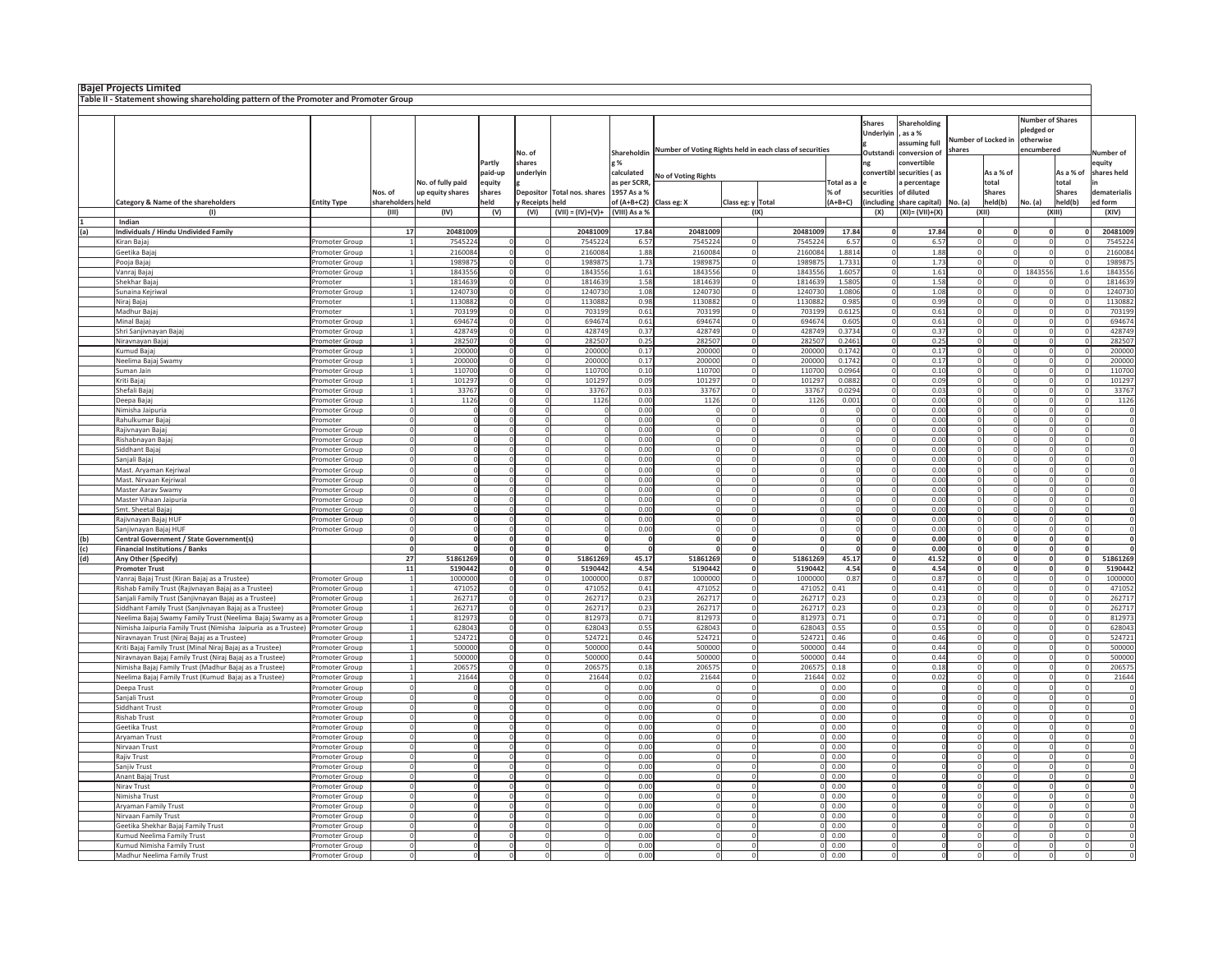|     | Madhur Nimisha Family Trust                                  | Promoter Group |    |          |  |          | 0.00  |          |          | 0.00  |          |  |  |          |
|-----|--------------------------------------------------------------|----------------|----|----------|--|----------|-------|----------|----------|-------|----------|--|--|----------|
|     | Geetika Trust No. 2 (Kiran Bajaj as a Trustee)               | Promoter Group |    |          |  |          | 0.00  |          |          | 0.00  |          |  |  |          |
|     | <b>Bodies Corporate</b>                                      |                | 16 | 46670828 |  | 46670828 | 40.65 | 46670828 | 46670828 | 40.65 | 40.65    |  |  | 46670828 |
|     | Jamnalal Sons Private Limited                                | Promoter Group |    | 22443276 |  | 22443276 | 19.55 | 22443276 | 22443276 | 19.55 | 19.55    |  |  | 22443276 |
|     | Bajaj Holdings And Investment Ltd                            | Promoter Group |    | 18793840 |  | 18793840 | 16.37 | 18793840 | 18793840 | 16.37 | 16.37    |  |  | 18793840 |
|     | Baroda Industries Private Limited                            | Promoter Group |    | 1412738  |  | 1412738  | 1.23  | 1412738  | 1412738  | 1.23  | 1.23     |  |  | 1412738  |
|     | Hind Musafir Agency Ltd                                      | Promoter Group |    | 1288000  |  | 1288000  | 1.12  | 1288000  | 1288000  | 1.12  | 1.12     |  |  | 1288000  |
|     | Bajaj International Private Limited                          | Promoter Group |    | 917881   |  | 917881   | 0.80  | 917881   | 917881   | 0.80  | 0.80     |  |  | 917881   |
|     | <b>Hercules Hoists Limited</b>                               | Promoter Group |    | 624596   |  | 624596   | 0.54  | 624596   | 624596   | 0.54  | 0.54     |  |  | 624596   |
|     | Shekhar Holdings Pvt Ltd                                     | Promoter Group |    | 540253   |  | 540253   | 0.47  | 540253   | 540253   | 0.47  | 0.47     |  |  | 540253   |
|     | Rahul Securities Pvt Ltd                                     | Promoter Group |    | 467093   |  | 467093   | 0.41  | 467093   | 467093   | 0.41  | 0.41     |  |  | 467093   |
|     | Bachhraj Factories Private Limited                           | Promoter Group |    | 105466   |  | 105466   | 0.09  | 105466   | 105466   | 0.09  | 0.09     |  |  | 105466   |
|     | Bachhrai And Company Pyt Limited                             | Promoter Group |    | 66585    |  | 66585    | 0.06  | 66585    | 66585    | 0.06  | 0.06     |  |  | 66585    |
|     | Bajaj Sevashram Private Ltd                                  | Promoter Group |    | 5550     |  | 5550     | 0.00  | 5550     | 5550     | 0.00  | 0.00     |  |  | 5550     |
|     | Kamalnavan Investment & Trading Pvt Ltd                      | Promoter Group |    | 1110     |  | 1110     | 0.00  | 1110     | 1110     | 0.00  | 0.00     |  |  | 1110     |
|     | Madhur Securities Pvt Ltd                                    | Promoter Group |    | 1110     |  | 1110     | 0.00  | 1110     | 1110     | 0.00  | 0.00     |  |  | 1110     |
|     | Niraj Holdings Pvt Ltd                                       | Promoter Group |    | 1110     |  | 1110     | 0.00  | 1110     | 1110     | 0.00  | 0.00     |  |  | 1110     |
|     | Rupa Equities Private Limited                                | Promoter Group |    | 1110     |  | 1110     | 0.00  | 1110     | 1110     | 0.00  | 0.00     |  |  | 1110     |
|     | Sanraj Nayan Investments Pvt Ltd                             | Promoter Group |    | 1110     |  | 1110     | 0.00  | 1110     | 1110     | 0.00  | 0.00     |  |  | 1110     |
|     | <b>Partnership Firms</b>                                     |                |    |          |  |          |       |          |          |       |          |  |  |          |
|     | Bajaj Trading Company                                        | Promoter Group |    |          |  |          |       |          |          |       |          |  |  |          |
|     | Sub Total (A)(1)                                             |                | ΔΔ | 72342279 |  | 72342279 | 63.01 | 72342279 | 72342279 | 63.01 | 72342279 |  |  | 72342279 |
|     | Foreign                                                      |                |    |          |  |          |       |          |          |       |          |  |  |          |
|     |                                                              |                |    |          |  |          |       |          |          |       |          |  |  |          |
| (a) | Individuals (Non-Resident Individuals / Foreign Individuals) |                |    |          |  |          |       |          |          |       |          |  |  |          |
| (b) | Government                                                   |                |    |          |  |          |       |          |          |       |          |  |  |          |
| (c) | <b>Institutions</b>                                          |                |    |          |  |          |       |          |          |       |          |  |  |          |
| (d) | <b>Foreign Portfolio Investor</b>                            |                |    |          |  |          |       |          |          |       |          |  |  |          |
| (e) | Any Other (Specify)                                          |                |    |          |  |          |       |          |          |       |          |  |  |          |
|     | Sub Total (A)(2)                                             |                |    |          |  |          |       |          |          |       |          |  |  |          |
|     | Total Shareholding Of Promoter And Promoter Group (A)=       |                |    |          |  |          |       |          |          |       |          |  |  |          |
|     | $(A)(1)+(A)(2)$                                              |                |    | 72342279 |  | 72342279 | 63.01 | 72342279 | 72342279 | 63.01 | 63.01    |  |  | 72342279 |
|     |                                                              |                |    |          |  |          |       |          |          |       |          |  |  |          |

**Details of Shares which remain unclaimed may be given hear along with details such as number of shareholders, outstanding shares held in demat/unclaimed suspense account, voting rights which are frozen etc.**

**Note :**

(1) PAN would not be displayed on website of Stock Exchange(s)<br>(2) The term 'Encumbrance' has the same meaning as assigned under regulation 28(3) of SEBI (Substantial Acquisition of Shares and Takeovers) Regulations, 2011.

**GENERATED ON :03/01/2022 NSDL : 31/12/2021 CDSL :31/12/2021**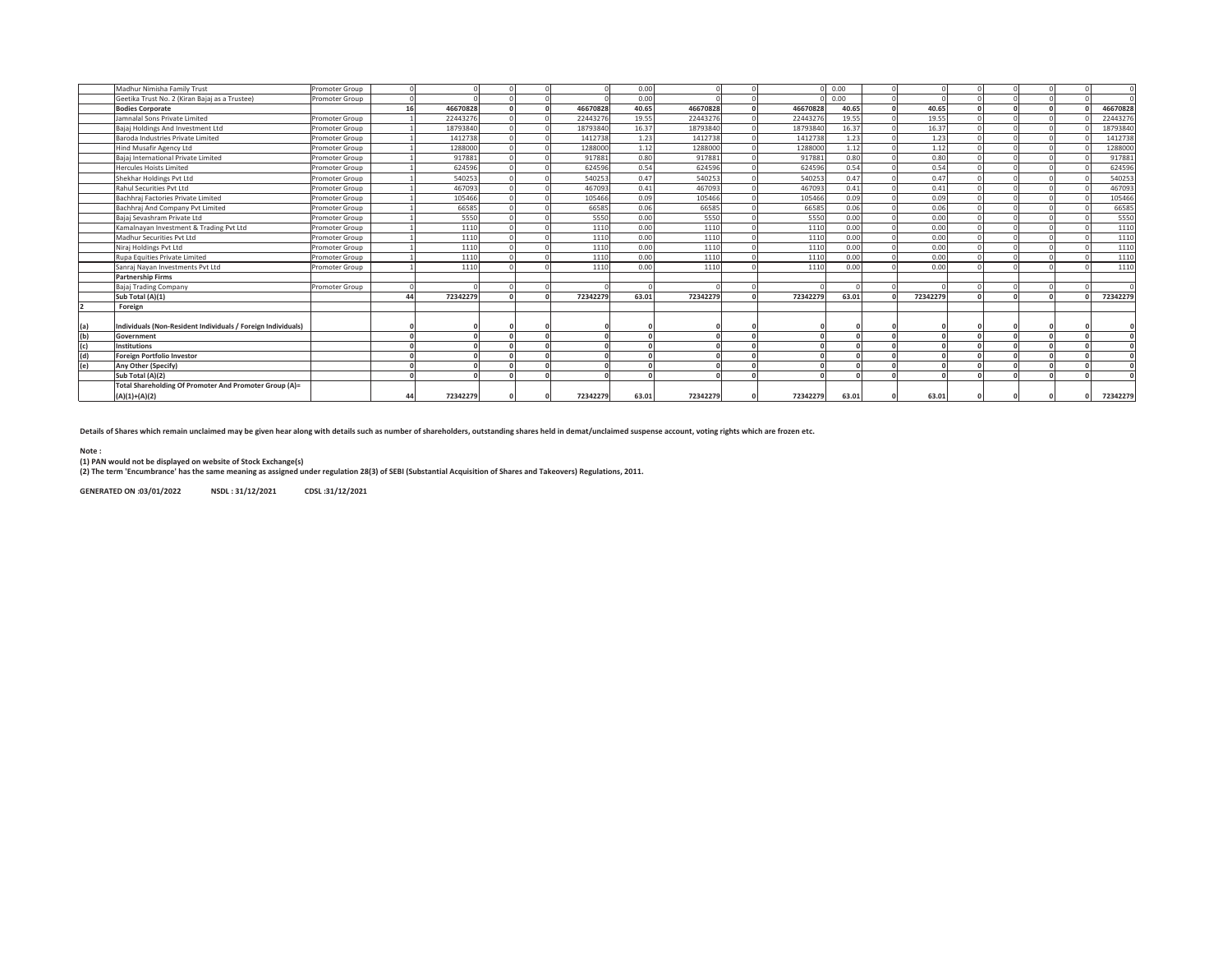|     | <b>Bajel Projects Limited</b>                                                |                         |                |             |               |              |                                  |                     |                                            |            |            |                                         |                                    |        |                     |                                       |                         |              |
|-----|------------------------------------------------------------------------------|-------------------------|----------------|-------------|---------------|--------------|----------------------------------|---------------------|--------------------------------------------|------------|------------|-----------------------------------------|------------------------------------|--------|---------------------|---------------------------------------|-------------------------|--------------|
|     | Table III - Statement showing shareholding pattern of the Public shareholder |                         |                |             |               |              |                                  |                     |                                            |            |            |                                         |                                    |        |                     |                                       |                         |              |
|     |                                                                              |                         |                |             |               |              |                                  |                     |                                            |            |            |                                         |                                    |        |                     |                                       |                         |              |
|     |                                                                              |                         |                |             | No. of        |              | Sharehold<br>ing %<br>calculated | of securities       | Number of Voting Rights held in each class |            |            | <b>Shares</b><br>Underlyin<br>Outstandi | ing, as a<br>%<br>assuming<br>full | shares | Number of Locked in | pledged or<br>otherwise<br>encumbered | <b>Number of Shares</b> | Number       |
|     |                                                                              |                         | No. of         | Partly      | shares        |              | as per                           |                     |                                            |            |            | ng                                      | conversio                          |        |                     |                                       |                         | of equity    |
|     |                                                                              |                         | fully paid     | paid-up     | underlyin     |              | SCRR,                            | No of Voting Rights |                                            |            |            | convertibl                              | n of                               |        | As a % of           |                                       | As a % of               | shares       |
|     |                                                                              | Nos. of                 | up equity      | equity      |               | Total nos.   | 1957 As a                        |                     |                                            |            | Total as a | le                                      | convertibl                         |        | total               |                                       | total                   | held in      |
|     |                                                                              | sharehold               | shares         | shares      | Depositor     | shares       | % of                             |                     |                                            |            | % of       | securities                              |                                    |        | <b>Shares</b>       |                                       | <b>Shares</b>           | demateria    |
|     | Category & Name of the shareholders                                          | ers                     | held           | held        | Receipts held |              | $(A+B+C2)$                       |                     | Class eg: X Class eg: y Total              |            | $(A+B+C)$  | (including                              | securities No. (a)                 |        | held(b)             | No. (a)                               | held(b)                 | ised form    |
|     | (1)                                                                          | (III)                   | (IV)           | (V)         | (VI)          | $(VII) =$    | (VIII) As a                      |                     | (IX)                                       |            |            | (X)                                     | $(XI) =$                           |        | (XII)               |                                       | (XIII)                  | (XIV)        |
|     | Institutions                                                                 |                         |                |             |               |              |                                  |                     |                                            |            |            |                                         |                                    |        |                     |                                       |                         |              |
| (a) | <b>Mutual Fund</b>                                                           |                         | 8 12918493     |             |               | 0 1291849    | 11.25                            | 12918493            |                                            | 0 12918493 | 11.25      | $\mathbf{0}$                            | 11.25                              |        | $\Omega$            | 0 <sub>NA</sub>                       | <b>NA</b>               | 12918493     |
|     | Hdfc Small Cap Fund                                                          | 1                       | 6429243        | $\Omega$    | $\circ$       | 6429243      | 5.60                             | 6429243             |                                            | 6429243    | 5.60       | $\overline{0}$                          | 5.60                               |        | $\circ$             | 0 <sub>NA</sub>                       | <b>NA</b>               | 6429243      |
|     | Nippon Life India Trustee Ltd-A/C Nippon India Sm                            | $\mathbf{1}$            | 3074992        | $\Omega$    | $\Omega$      | 3074992      | 2.68                             | 3074992             |                                            | 3074992    | 2.68       | $\overline{0}$                          | 2.68                               |        | $\circ$             | 0 <sub>NA</sub>                       | <b>NA</b>               | 3074992      |
|     | Icici Prudential Flexicap Fund                                               |                         | 2988888        | $\Omega$    | $\Omega$      | 2988888      | 2.60                             | 2988888             |                                            | 2988888    | 2.60       | $\circ$                                 | 2.60                               |        | $\mathsf{O}\xspace$ | 0 NA                                  | NA                      | 2988888      |
| (b) | <b>Venture Capital Funds</b>                                                 | $\Omega$                | $\mathbf{a}$   | $\Omega$    | $\mathbf{0}$  |              | 0.00                             | $\Omega$            | $\Omega$                                   |            | 0.00       | $\mathbf{0}$                            | 0.00                               |        | $\mathbf{o}$        | 0 <sub>NA</sub>                       | <b>NA</b>               |              |
| (c) | <b>Alternate Investment Funds</b>                                            | $\overline{z}$          | 197177         | $\Omega$    | $\mathbf{0}$  | 197177       | 0.17                             | 197177              | $\mathbf{0}$                               | 197177     | 0.17       | $\mathbf{0}$                            | 0.17                               |        | $\mathbf{0}$        | 0 NA                                  | <b>NA</b>               | 197177       |
| (d) | <b>Foreign Venture Capital Investors</b>                                     | $\mathbf{0}$            | $\mathbf{a}$   | $\Omega$    | ol            |              | 0.00                             | $\Omega$            | $\Omega$                                   |            | 0.00       | $\Omega$                                | 0.00                               |        | $\mathbf{0}$        | 0 NA                                  | <b>NA</b>               |              |
| (e) | Foreign Portfolio Investor                                                   |                         | 84 13489014    | $\Omega$    |               | 0 13489014   | 11.75                            | 13489014            |                                            | 0 13489014 | 11.75      | $\mathbf{0}$                            | 11.75                              |        | $\mathbf{0}$        | 0 NA                                  | <b>NA</b>               | 13489014     |
|     | Smallcap World Fund, Inc                                                     | $\mathbf{1}$            | 7218607        | $\Omega$    | $\Omega$      | 7218607      | 6.29                             | 7218607             | $\Omega$                                   | 7218607    | 6.29       | $\Omega$                                | 6.29                               |        | $\circ$             | 0 <sub>NA</sub>                       | <b>NA</b>               | 7218607      |
| (f) | <b>Financial Institutions / Banks</b>                                        | 25                      | 17265          | $\Omega$    | $\mathbf{0}$  | 17265        | 0.02                             | 17265               | $\mathbf{0}$                               | 17265      | 0.02       | $\mathbf{o}$                            | 0.02                               |        | $\mathbf{0}$        | 0 NA                                  | <b>NA</b>               | 1545         |
| (g) | <b>Insurance Companies</b>                                                   | 3                       | 193111         | $\Omega$    | $\mathbf{0}$  | 193111       | 0.17                             | 193111              | $\mathbf{0}$                               | 193111     | 0.17       | $\mathbf{0}$                            | 0.17                               |        | $\mathbf{0}$        | 0 <sub>NA</sub>                       | <b>NA</b>               | 193111       |
| (h) | <b>Provident Funds/ Pension Funds</b>                                        | $\mathbf{0}$            | $\Omega$       | $\Omega$    | $\Omega$      | $\Omega$     | 0.00                             | $\mathbf 0$         | $\Omega$                                   |            | 0.00       | $\Omega$                                | 0.00                               |        | $\mathbf{0}$        | 0 <sub>NA</sub>                       | <b>NA</b>               | $\Omega$     |
| (i) | Any Other (Specify)                                                          |                         |                |             |               |              |                                  |                     |                                            |            |            |                                         |                                    |        |                     |                                       |                         |              |
|     | Sub Total (B)(1)                                                             |                         | 127 26815060   |             |               | 0 26815060   |                                  | 23.36 26815060      |                                            | 0 26815060 | 23.36      | $\Omega$                                | 23.36                              |        | $\Omega$            | 0 <sub>NA</sub>                       | <b>NA</b>               | 26799340     |
|     | Central Government/ State Government(s)/                                     |                         |                |             |               |              |                                  |                     |                                            |            |            |                                         |                                    |        |                     |                                       |                         |              |
| 2   | President of India                                                           | 0                       | $\Omega$       | $\Omega$    | O             | $\mathbf{0}$ | 0.00                             | $\Omega$            | $\Omega$                                   |            | 0.00       | $\Omega$                                | 0.00                               |        | 0                   | 0 NA                                  | <b>NA</b>               | $\mathbf 0$  |
|     | Sub Total (B)(2)                                                             | $\mathbf{0}$            | ol             | $\Omega$    | $\mathbf{0}$  | $\Omega$     | 0.00                             | $\mathbf{0}$        | $\mathbf{o}$                               |            | 0.00       | $\Omega$                                | 0.00                               |        | $\mathbf{0}$        | 0 <sub>NA</sub>                       | <b>NA</b>               | $\mathbf{0}$ |
| lз  | Non-Institutions                                                             |                         |                |             |               |              |                                  |                     |                                            |            |            |                                         |                                    |        |                     |                                       |                         |              |
| (a) | <b>Individuals</b>                                                           |                         | $\mathbf{0}$   | $\Omega$    |               |              |                                  |                     |                                            |            |            |                                         |                                    |        | 0                   | <b>NA</b>                             | <b>NA</b>               |              |
|     | . Individual shareholders holding nominal                                    |                         |                |             |               |              |                                  |                     |                                            |            |            |                                         |                                    |        |                     |                                       |                         |              |
|     | share capital up to Rs. 2 lakhs.                                             | 64228                   | 9519952        | $\Omega$    | $\mathbf{0}$  | 9519952      | 8.29                             | 9519952             | $\Omega$                                   | 9519952    | 8.29       | $\Omega$                                | 8.29                               |        | 0                   |                                       | <b>NA</b><br><b>NA</b>  | 9052147      |
|     | ii. Individual shareholders holding nominal                                  |                         |                |             |               |              |                                  |                     |                                            |            |            |                                         |                                    |        |                     |                                       |                         |              |
|     | share capital in excess of Rs. 2 lakhs.                                      | $\overline{\mathbf{3}}$ | 1233900        | $\Omega$    | ol            | 1233900      | 1.07                             | 1233900             | o                                          | 1233900    | 1.07       | $\Omega$                                | 1.07                               |        | $\Omega$            | 0 <sub>NA</sub>                       | <b>NA</b>               | 152700       |
| (b) | <b>NBFCs registered with RBI</b>                                             | $\mathbf{0}$            | 0              | $\Omega$    | $\mathbf{0}$  | $\Omega$     | 0.00                             | $\mathbf 0$         | $\mathbf{0}$                               |            | 0.00       | $\mathbf{o}$                            | 0.00                               |        | ol                  | ONA                                   | <b>NA</b>               | $\mathbf 0$  |
|     | <b>Trust Employee</b>                                                        | $\Omega$                | 0              | $\Omega$    | $\mathbf{0}$  | $\mathbf{0}$ | 0.00                             | $\mathbf 0$         | $\mathbf{0}$                               | n          | 0.00       | $\Omega$                                | 0.00                               |        | $\mathbf{0}$        | 0 <sub>NA</sub>                       | <b>NA</b>               | $\mathbf{0}$ |
|     | <b>Overseas Depositories(holding DRs) (balancing</b>                         |                         |                |             |               |              |                                  |                     |                                            |            |            |                                         |                                    |        |                     |                                       |                         |              |
| (d) | figure)                                                                      | $\Omega$                | $\Omega$       | $\Omega$    | $\mathbf{0}$  |              | 0.00                             | $\Omega$            | $\Omega$                                   |            | 0.00       | $\mathbf{0}$                            | 0.00                               |        | o                   | 0 <sub>NA</sub>                       | <b>NA</b>               | $\Omega$     |
| (c) | Any Other (Specify)                                                          | 2441                    | 4902657        | $\Omega$    | $\mathbf{o}$  | 4902657      | 4.27                             | 4902657             | ol                                         | 4902657    | 4.27       | $\mathbf{o}$                            | 4.27                               |        | $\pmb{\mathsf{o}}$  | 0 NA                                  | <b>NA</b>               | 4883767      |
|     | <b>IEPF</b>                                                                  |                         | 305351         | $\Omega$    | $\Omega$      | 30535:       | 0.27                             | 305351              |                                            | 305351     | 0.27       | $\Omega$                                | 0.27                               |        | $\Omega$            | 0 <sub>NA</sub>                       | <b>NA</b>               | 305351       |
|     | Trusts                                                                       | 10                      | 2132772        | $\Omega$    | $\Omega$      | 2132772      | 1.86                             | 2132772             |                                            | 2132772    | 1.86       | $\overline{0}$                          | 1.86                               |        | $\circ$             | 0 <sub>NA</sub>                       | NA                      | 2132772      |
|     | Hindu Undivided Family                                                       | 703                     | 241620         | $\Omega$    | $\mathbf 0$   | 241620       | 0.21                             | 241620              | $\Omega$                                   | 241620     | 0.21       | $\mathbf 0$                             | 0.21                               |        | $\circ$             | 0 <sub>NA</sub>                       | <b>NA</b>               | 241620       |
|     | Non Resident Indians (Non Repat)                                             | 450                     | 407900         | $\Omega$    | $\Omega$      | 407900       | 0.36                             | 407900              | $\circ$                                    | 407900     | 0.36       | $\Omega$                                | 0.36                               |        | $\Omega$            | 0 NA                                  | <b>NA</b>               | 407900       |
|     | Non Resident Indians (Repat)                                                 | 811                     | 424251         | $\circ$     | $\mathbf 0$   | 424251       | 0.37                             | 424251              | $\circ$                                    | 424251     | 0.37       | $\overline{0}$                          | 0.37                               |        | $\circ$             | 0 <sub>NA</sub>                       | <b>NA</b>               | 424251       |
|     | Body Corp-Ltd Liability Partnership                                          | 24                      | 107330         | $\mathbf 0$ | $\mathbf 0$   | 107330       | 0.09                             | 107330              | $\circ$                                    | 107330     | 0.09       | $\circ$                                 | 0.09                               |        | $\circ$             | 0 NA                                  | NA                      | 107330       |
|     | Unclaimed Shares                                                             | $\mathbf{1}$            | 7940           | $\Omega$    | $\mathbf 0$   | 7940         | 0.01                             | 7940                | $\circ$                                    | 7940       | 0.01       | $\Omega$                                | 0.01                               |        | $\overline{0}$      | 0 <sub>NA</sub>                       | <b>NA</b>               |              |
|     | <b>Clearing Member</b>                                                       | 72                      | 36770          | $\circ$     | $\circ$       | 36770        | 0.03                             | 36770               | $\circ$                                    | 36770      | 0.03       | $\circ$                                 | 0.03                               |        | $\circ$             | 0 <sub>NA</sub>                       | <b>NA</b>               | 36770        |
|     | <b>Bodies Corporate</b>                                                      | 369                     | 1238723        | $\mathbf 0$ | οI            | 1238723      | 1.08                             | 1238723             | $\circ$                                    | 1238723    | 1.08       | $\overline{0}$                          | 1.08                               |        | $\circ$             | 0 <sub>NA</sub>                       | <b>NA</b>               | 1227773      |
|     | Sub Total (B)(3)                                                             | 66672                   | 15656509       | $\Omega$    |               | 0 15656509   |                                  | 13.64 15656509      |                                            | 0 15656509 | 13.64      | $\Omega$                                | 13.64                              |        | $\Omega$            | 0 <sub>NA</sub>                       | <b>NA</b>               | 14088614     |
|     | <b>Total Public Shareholding (B)=</b>                                        |                         |                | $\Omega$    |               |              |                                  |                     |                                            |            |            |                                         |                                    |        |                     |                                       |                         |              |
|     | $(B)(1)+(B)(2)+(B)(3)$                                                       |                         | 66799 42471569 |             |               | 042471569    |                                  | 36.99 42471569      |                                            | 042471569  | 36.99      | $\mathbf{0}$                            | 36.99                              |        | 0                   | 0 <sub>NA</sub>                       | <b>NA</b>               | 40887954     |

**Details of Shares which remain unclaimed may be given hear along with details such as number of shareholders, outstanding shares held in demat/unclaimed suspense account, voting rights which are frozen etc.**

## **Note :**

**(1) PAN would not be displayed on website of Stock Exchange(s).** 

(2) The above format needs to disclose name of all holders holding more than 1% of total number of shares<br>(3) W.r.t. the information pertaining to Depository Receipts, the same may be disclosed in the respective columns to

**GENERATED ON :03/01/2022 NSDL : 31/12/2021 CDSL** 

**Details of the shareholders acting as persons in Concert including their Shareholding (No. and %):<br>No. of shareholders<br>** $\frac{14}{14}$